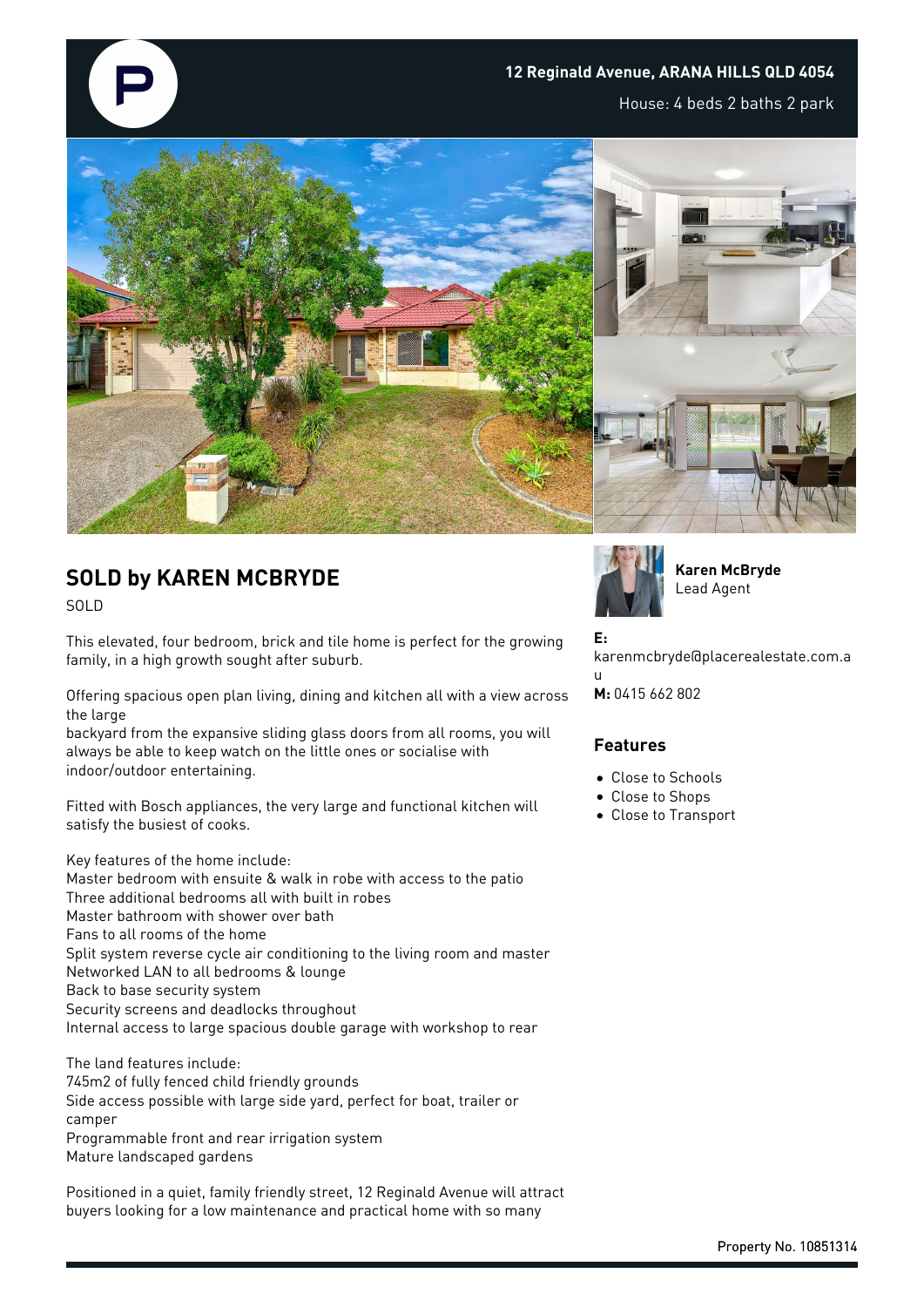

House: 4 beds 2 baths 2 park

features not offered in similar homes.

Just 15 minutes to Samford Village, 25 minutes commute to the CBD and within 500 metres of local grocery store, cafe and specialty shops, the location is extremely convenient to essential services as well as having easy access to local sporting grounds, primary & high schools, day care and public transport including both buses and rail.

\*\*This property is being sold by auction or without a price and therefore a price guide can not be provided. The website may have filtered the property into a price bracket for website functionality purposes\*\*